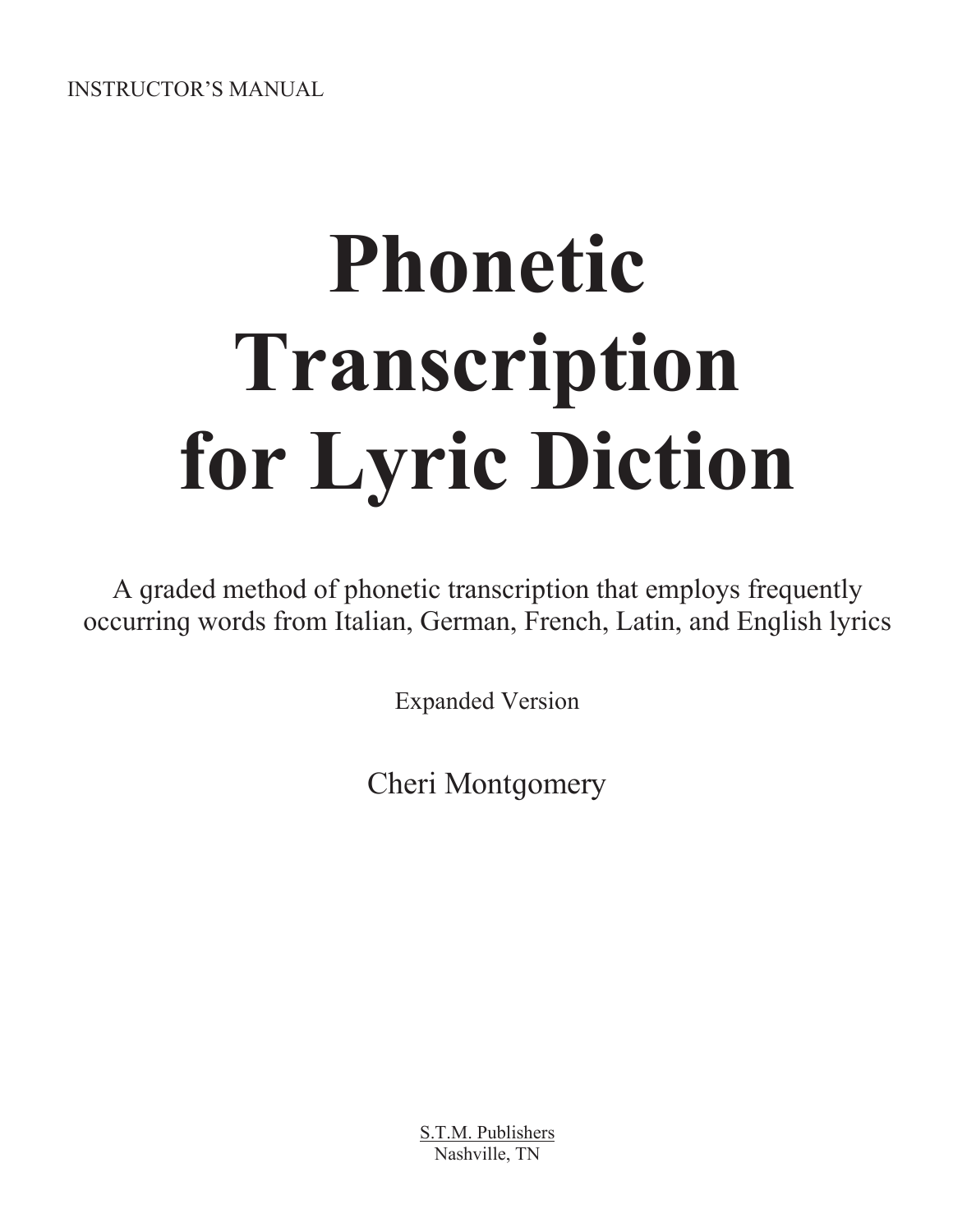#### PREFACE

*Phonetic Transcription for Lyric Diction* offers an efficient approach to the study of Italian, German, French, and Latin transcription. It is second in a two-part series. *Phonetic Readings for Lyric Diction* is the introductory text. Together, these workbooks address enunciation and transcription respectively. Italian, German, French, and Latin enunciation rules with English rules for transcription are established in part one so that students are adequately prepared for the riqorous approach to transcription provided in part two.

This text is the expanded version of *Phonetic Transcription for Lyric Diction*. It contains an additional 10 units to cover English transcription.

The word lists in this text were generated from the lyrics of more than 6,000 art songs. Lyric words were organized in order of frequency of occurrence and categorized according to Italian, German, French, Latin, and English speech sounds as defined by the International Phonetic Alphabet. Worksheets were created from the word lists and arranged according to a strategic order of rules. This design streamlines the approach to teaching lyric diction and allows the instructor to cover transcription in an efficient manner.

Each unit highlights a specified set of symbols by providing rules for transcription, a group assignment, and 12 individually assigned word lists. Units progress in cumulative order culminating with exercises that allow students to transcribe and enunciate phrases from art song lyrics and Liturgical Latin texts. A study of articulatory phonetics is included with consonant and vowel charts for student application and definition of terms. Comprehensive exams and a review of rules are provided for each language.

I invite the reader to see the appendix of *Exploring Art Song Lyrics,* published by Oxford University Press, for a comparative analysis of my method of transcription.

This text would not be possible without generous help from many individuals. I wish to thank Dr. Corradina Caporello, Professor of Italian diction at the Juilliard School, for her excellent quidance. She finalized the rules for enunciation and transcription in the *Italian Lyric Diction Workbook* which were again applied in the Italian portions of this book. Dr. Daniel Solomon, professor of Classical Studies at Vanderbilt University, is the Latin and Italian language and translation editor. Sarah Köllner, editor of the *Athenäum - Jahrbuch der Friedrich Schlegel-Gesellschaft*, is the German text and translation editor. Cecile Moreau is the French lanquaqe and translation editor. Their expertise is much appreciated.

The *Lyric Diction Workbook Series* was created to make the lyric languages accessible to singers. Familiarity is gained as numerous words are encountered. The series was designed to make grading easier for instructors. Accurate transcription and proficiency of memorized rules is assessed through in-class enunciation. Further discussion and sample syllabus schedules are available by clicking on the blue button titled "How the workbooks function in the classroom" on the home paܳe at www.stmpublishers.com. *Phonetic Readings for Lyric Diction* and *Phonetic Transcription for Lyric Diction* accommodate various pedagogical approaches and course lengths. Together, they introduce students to the lyric lanquaqes through transcription and enunciation of a rich vocabulary.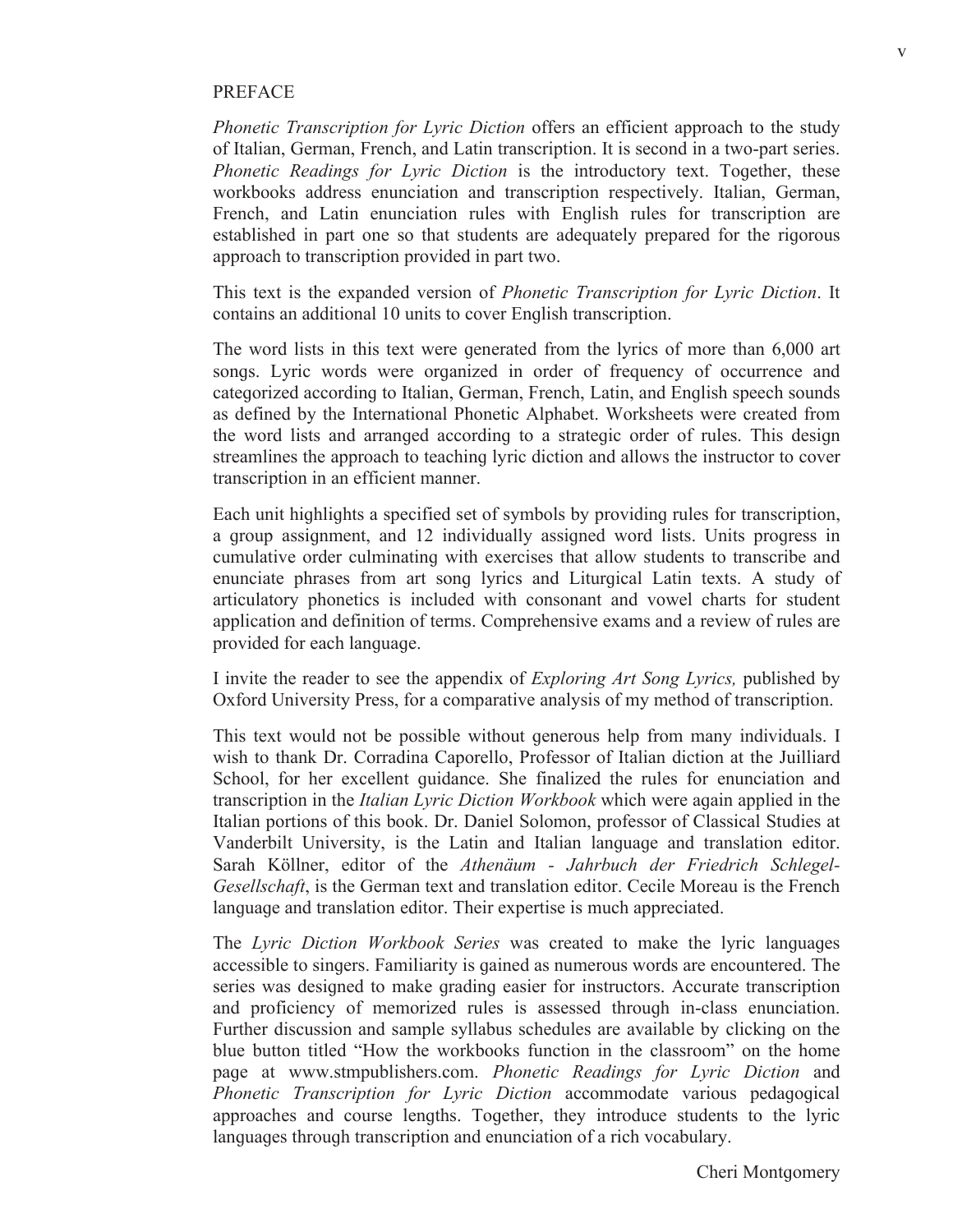# TABLE OF CONTENTS

| Unit | <b>Topics</b>                                           | Section                                                                                                                  | Page                                                   |
|------|---------------------------------------------------------|--------------------------------------------------------------------------------------------------------------------------|--------------------------------------------------------|
| 1    | Italian classification of symbols                       | Terms<br>Pronunciation guide<br>Consonant charts<br>Application of rules<br>Vowel charts/Application<br>Answer key       | 2<br>$\overline{3}$<br>6<br>$\overline{7}$<br>8<br>246 |
| 2    | Italian vowels and semivowels                           | Rules for transcription<br>Application of rules<br>Transcription within the phrase<br>Individual exercises<br>Answer key | 10<br>11<br>11<br>12<br>247                            |
| 3    | Italian $s$ , $z$ , and $r$ spellings                   | Rules for transcription<br>Application of rules<br>Transcription within the phrase<br>Individual exercises<br>Answer key | 16<br>17<br>17<br>18<br>249                            |
| 4    | Italian $c$ , $ch$ , $sc$ , and $nc$ spellings          | Rules for transcription<br>Application of rules<br>Transcription within the phrase<br>Individual exercises<br>Answer key | 22<br>22<br>23<br>24<br>250                            |
| 5    | Italian $g$ , $gh$ , $gli$ , and $gn$ spellings         | Rules for transcription<br>Application of rules<br>Transcription within the phrase<br>Individual exercises<br>Answer key | 28<br>28<br>29<br>30<br>253                            |
| 6    | Accent marks, vowel length,<br>gu, qu, and ng spellings | Rules for transcription<br>Application of rules<br>Transcription within the phrase<br>Individual exercises<br>Answer key | 34<br>35<br>35<br>36<br>254                            |
|      | Italian Comprehensive Exam                              |                                                                                                                          | 39                                                     |
| 7    | German classification of symbols                        | Terms<br>Pronunciation guide<br>Consonant charts<br>Application of rules<br>Vowel charts/Application<br>Answer key       | 42<br>43<br>46<br>47<br>48<br>259                      |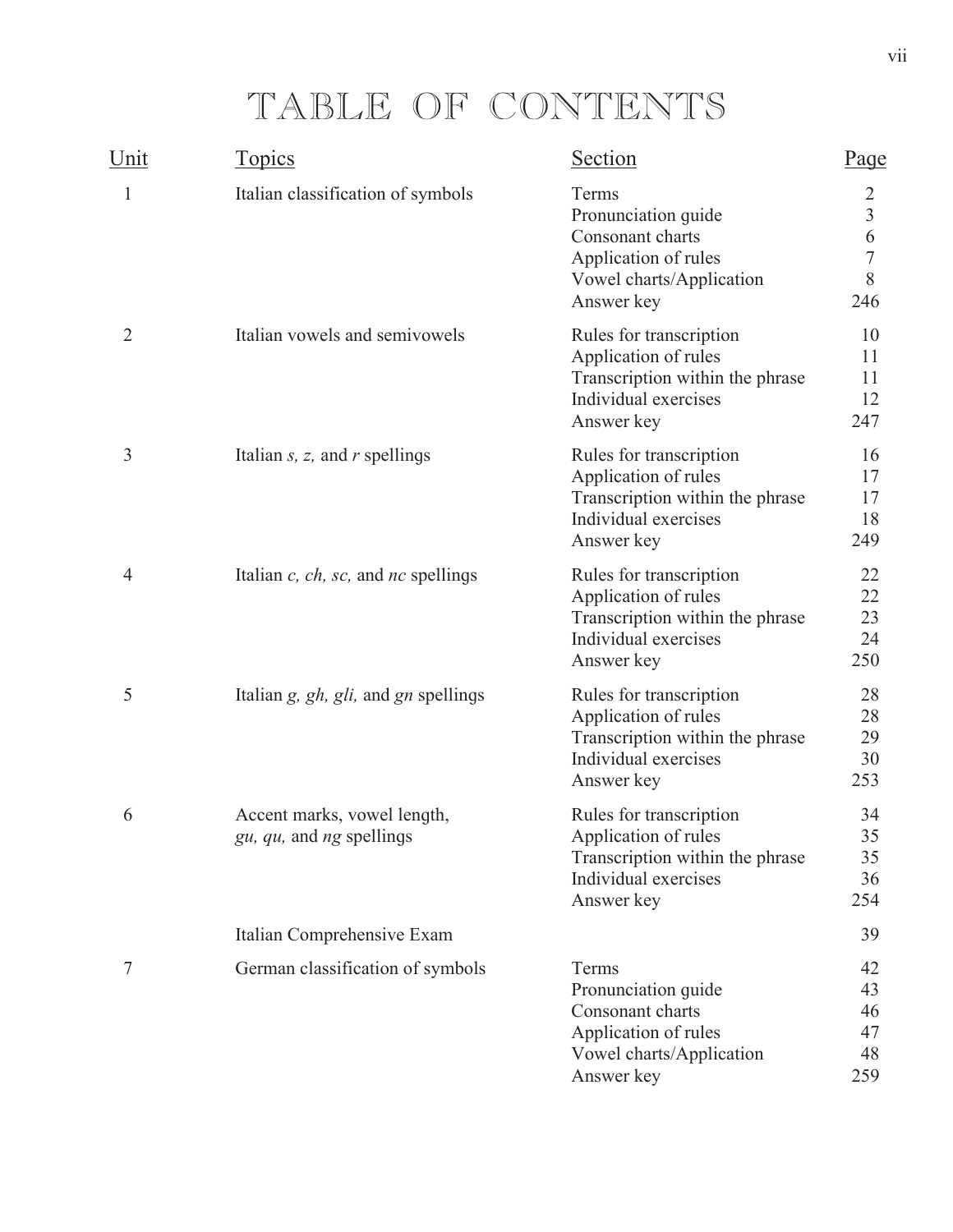viii

| Unit | <b>Topics</b>                                                  | Section                                                                                                                  | Page                              |
|------|----------------------------------------------------------------|--------------------------------------------------------------------------------------------------------------------------|-----------------------------------|
| 8    | German front vowels, double consonants,<br>r, h, w             | Rules for transcription<br>Application of rules<br>Transcription within the phrase<br>Individual exercises<br>Answer key | 50<br>51<br>51<br>52<br>259       |
| 9    | German back vowels and v                                       | Rules for transcription<br>Application of rules<br>Transcription within the phrase<br>Individual exercises<br>Answer key | 56<br>56<br>57<br>58<br>261       |
| 10   | German mixed vowels, central <i>a</i> , and<br>final $b, d, g$ | Rules for transcription<br>Application of rules<br>Transcription within the phrase<br>Individual exercises<br>Answer key | 62<br>63<br>63<br>64<br>263       |
| 11   | German diphthongs, ich Laut and ach Laut                       | Rules for transcription<br>Application of rules<br>Transcription within the phrase<br>Individual exercises<br>Answer key | 68<br>68<br>69<br>70<br>265       |
| 12   | German consonants $[j], [j], [j],$<br>qu, $S, X, Z$            | Rules for transcription<br>Application of rules<br>Transcription within the phrase<br>Individual exercises<br>Answer key | 74<br>75<br>75<br>76<br>267       |
| 13   | German prefixes and suffixes                                   | Rules for transcription<br>Application of rules<br>Individual exercises<br>Exception words<br>Answer key                 | 80<br>81<br>82<br>88<br>269       |
|      | German Comprehensive Exam                                      |                                                                                                                          | 89                                |
| 14   | French classification of symbols                               | Terms<br>Pronunciation guide<br>Consonant charts<br>Application of rules<br>Vowel charts/Application<br>Answer key       | 92<br>93<br>96<br>97<br>98<br>274 |
| 15   | French consonants                                              | Rules for transcription<br>Application of rules<br>Transcription within the phrase<br>Individual exercises<br>Answer key | 100<br>101<br>101<br>102<br>274   |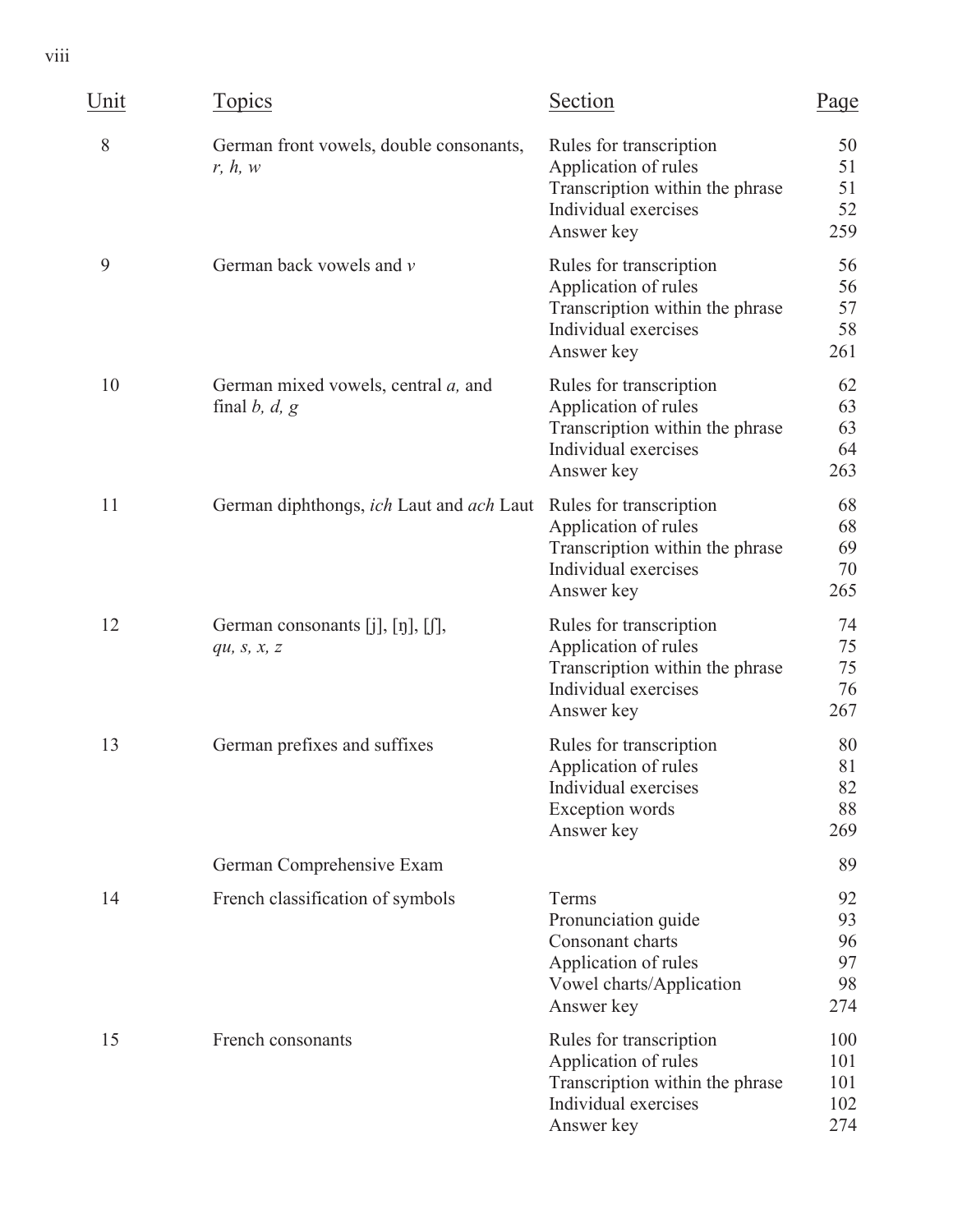| Unit | <b>Topics</b>                                                          | Section                                                                                                                  | Page                            |
|------|------------------------------------------------------------------------|--------------------------------------------------------------------------------------------------------------------------|---------------------------------|
| 16   | French single vowel spellings                                          | Rules for transcription<br>Application of rules<br>Transcription within the phrase<br>Individual exercises<br>Answer key | 106<br>107<br>107<br>108<br>277 |
| 17   | French vowels with accent marks                                        | Rules for transcription<br>Application of rules<br>Transcription within the phrase<br>Individual exercises<br>Answer key | 112<br>112<br>113<br>114<br>278 |
| 18   | French final spellings                                                 | Rules for transcription<br>Application of rules<br>Transcription within the phrase<br>Individual exercises<br>Answer key | 118<br>119<br>119<br>120<br>281 |
| 19   | French vowel clusters: front vowels                                    | Rules for transcription<br>Application of rules<br>Transcription within the phrase<br>Individual exercises<br>Answer key | 124<br>125<br>125<br>126<br>283 |
| 20   | French vowel clusters: back vowels<br>and mixed vowels                 | Rules for transcription<br>Application of rules<br>Transcription within the phrase<br>Individual exercises<br>Answer key | 130<br>130<br>131<br>132<br>285 |
| 21   | French semivowels                                                      | Rules for transcription<br>Application of rules<br>Transcription within the phrase<br>Individual exercises<br>Answer key | 136<br>136<br>137<br>138<br>286 |
| 22   | French schwa                                                           | Rules for transcription<br>Application of rules<br>Transcription within the phrase<br>Individual exercises<br>Answer key | 142<br>142<br>143<br>144<br>288 |
| 23   | French $\left[\tilde{\alpha}\right]$ and $\left[\tilde{\delta}\right]$ | Rules for transcription<br>Application of rules<br>Transcription within the phrase<br>Individual exercises<br>Answer key | 148<br>148<br>149<br>150<br>290 |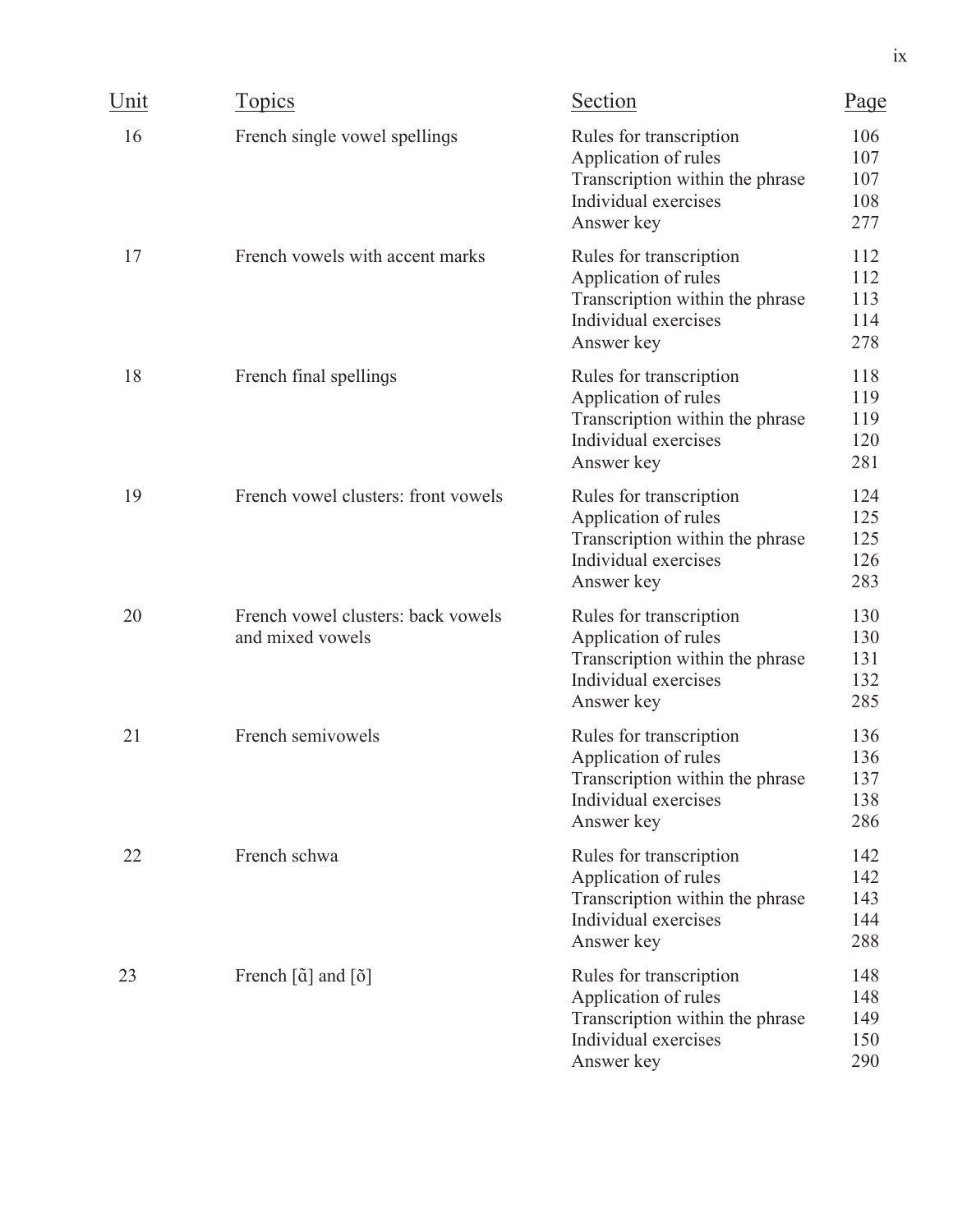| X    |                                                                                                                     |                                                                                                                          |                                 |
|------|---------------------------------------------------------------------------------------------------------------------|--------------------------------------------------------------------------------------------------------------------------|---------------------------------|
| Unit | <b>Topics</b>                                                                                                       | Section                                                                                                                  | Page                            |
| 24   | French $\lceil \tilde{\varepsilon} \rceil$ and $\lceil \tilde{\varpi} \rceil$                                       | Rules for transcription<br>Application of rules<br>Transcription within the phrase<br>Individual exercises<br>Answer key | 154<br>155<br>155<br>156<br>293 |
|      | French Comprehensive Exam                                                                                           |                                                                                                                          | 159                             |
| 25   | Latin classification of symbols                                                                                     | Terms<br>Pronunciation guide<br>Consonant charts<br>Vowel charts/Application<br>Answer key                               | 162<br>163<br>165<br>166<br>297 |
| 26   | Latin vowels                                                                                                        | Rules for transcription<br>Application of rules<br>Transcription within the phrase<br>Individual exercises<br>Answer key | 168<br>169<br>169<br>170<br>297 |
| 27   | Latin consonants $s$ , $c$ , $r$ , and $g$                                                                          | Rules for transcription<br>Application of rules<br>Transcription within the phrase<br>Individual exercises<br>Answer key | 174<br>174<br>175<br>176<br>300 |
| 28   | Latin consonants $[p]$ , $[p]$ , $[j]$ , $[j]$ ,<br>$h, qu,$ and $x$                                                | Rules for transcription<br>Application of rules<br>Transcription within the phrase<br>Individual exercises<br>Answer key | 180<br>181<br>181<br>182<br>302 |
|      | Latin Comprehensive Exam                                                                                            |                                                                                                                          | 185                             |
| 29   | English classification of symbols                                                                                   | Pronunciation guide<br>Consonant charts<br>Vowel charts/Application<br>Answer key                                        | 189<br>192<br>193<br>246        |
| 30   | English flipped $\lceil r \rceil$ , retroflex $\lceil r \rceil$ ,<br>and silent $r$                                 | Rules for transcription<br>Application of rules<br>Transcription within the phrase<br>Answer key                         | 196<br>197<br>198<br>304        |
| 31   | English fricatives $[\theta]$ , $[\delta]$ , $[\int]$ , $[\infty]$ ,<br>and affricates $[t]$ and $[d_3]$            | Rules for transcription<br>Application of rules<br>Transcription within the phrase<br>Answer key                         | 200<br>201<br>202<br>306        |
| 32   | English front vowels [i], [I], $[\varepsilon]$ ,<br>central [ $\infty$ ], consonants [ŋ], final <i>d</i> , <i>s</i> | Rules for transcription<br>Application of rules<br>Transcription within the phrase<br>Answer key                         | 204<br>205<br>206<br>307        |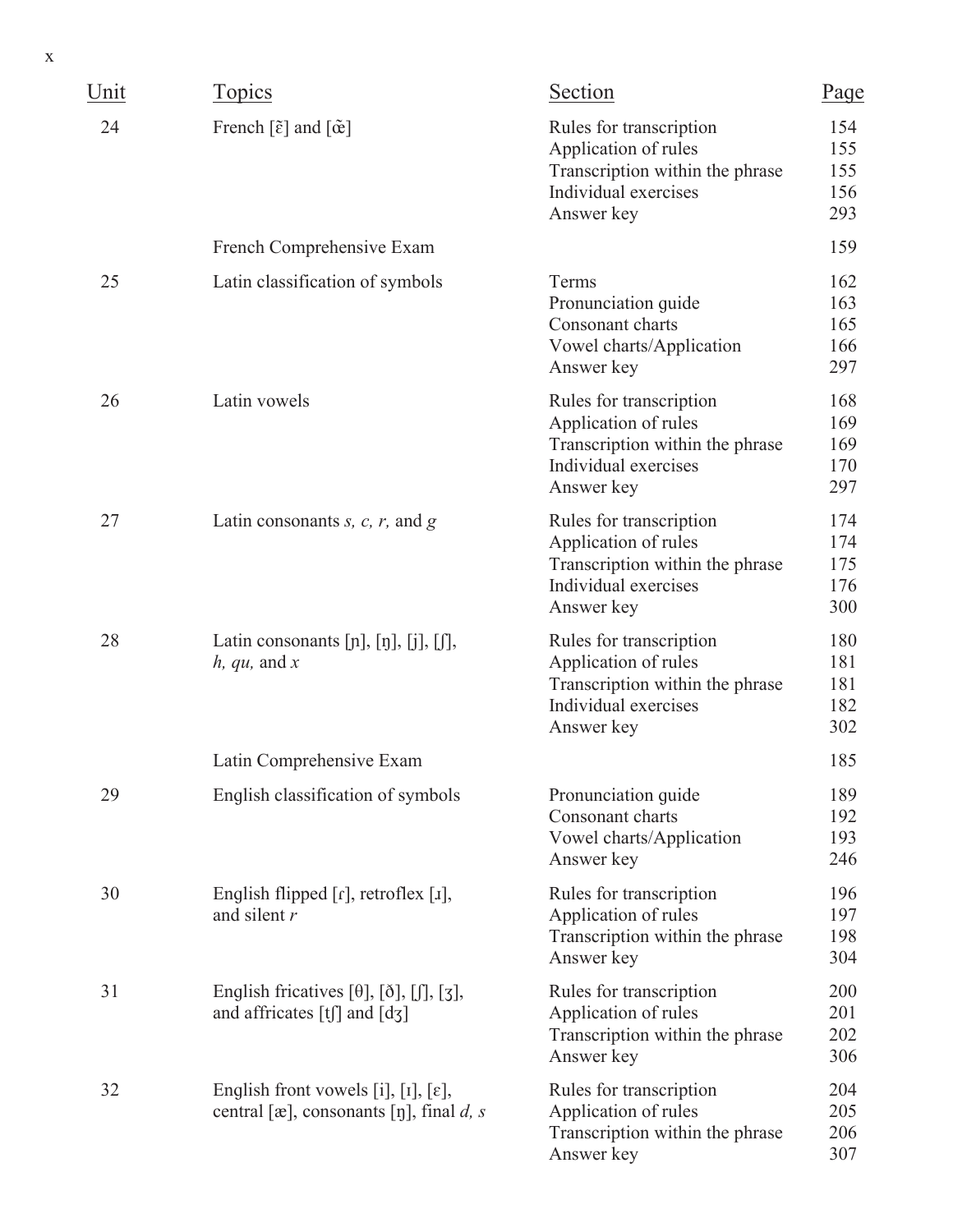| Unit | <u>Topics</u>                                                                                                  | Section                                                                                          | Page                     |
|------|----------------------------------------------------------------------------------------------------------------|--------------------------------------------------------------------------------------------------|--------------------------|
| 33   | English back $[\circ]$ , $[u]$ , $[\circ]$ , central $[a]$ ,<br>consonant [ $M$ ], semiconsonants [ $W$ ], [j] | Rules for transcription<br>Application of rules<br>Transcription within the phrase<br>Answer key | 208<br>209<br>210<br>308 |
| 34   | English central vowels [3], $[\Lambda]$ ,<br>unstressed $[o]$ , and the schwa                                  | Rules for transcription<br>Application of rules<br>Transcription within the phrase<br>Answer key | 212<br>213<br>214<br>310 |
| 35   | Primary vowels in unstressed syllables                                                                         | Rules for transcription<br>Application of rules<br>Transcription within the phrase<br>Answer key | 216<br>217<br>218<br>311 |
| 36   | English diphthongs                                                                                             | Rules for transcription<br>Application of rules<br>Transcription within the phrase<br>Answer key | 220<br>221<br>222<br>312 |
| 37   | English schwa replacement of $r$                                                                               | Rules for transcription<br>Application of rules<br>Transcription within the phrase<br>Answer key | 224<br>225<br>226<br>313 |
| 38   | When to sing $[a]$                                                                                             | Rules for transcription<br>Application of rules<br>Transcription within the phrase<br>Answer key | 228<br>229<br>230<br>314 |
|      | English Comprehensive Exam                                                                                     |                                                                                                  | 231                      |
|      | Vowel chart                                                                                                    |                                                                                                  | 234                      |
|      | Review of Italian transcription rules                                                                          |                                                                                                  | 236                      |
|      | Review of German transcription rules                                                                           |                                                                                                  | 238                      |
|      | Review of French transcription rules                                                                           |                                                                                                  | 240                      |
|      | Review of Latin transcription rules                                                                            |                                                                                                  | 242                      |
|      | Review of English transcription rules                                                                          |                                                                                                  | 244                      |
|      | Bibliography                                                                                                   |                                                                                                  | 318                      |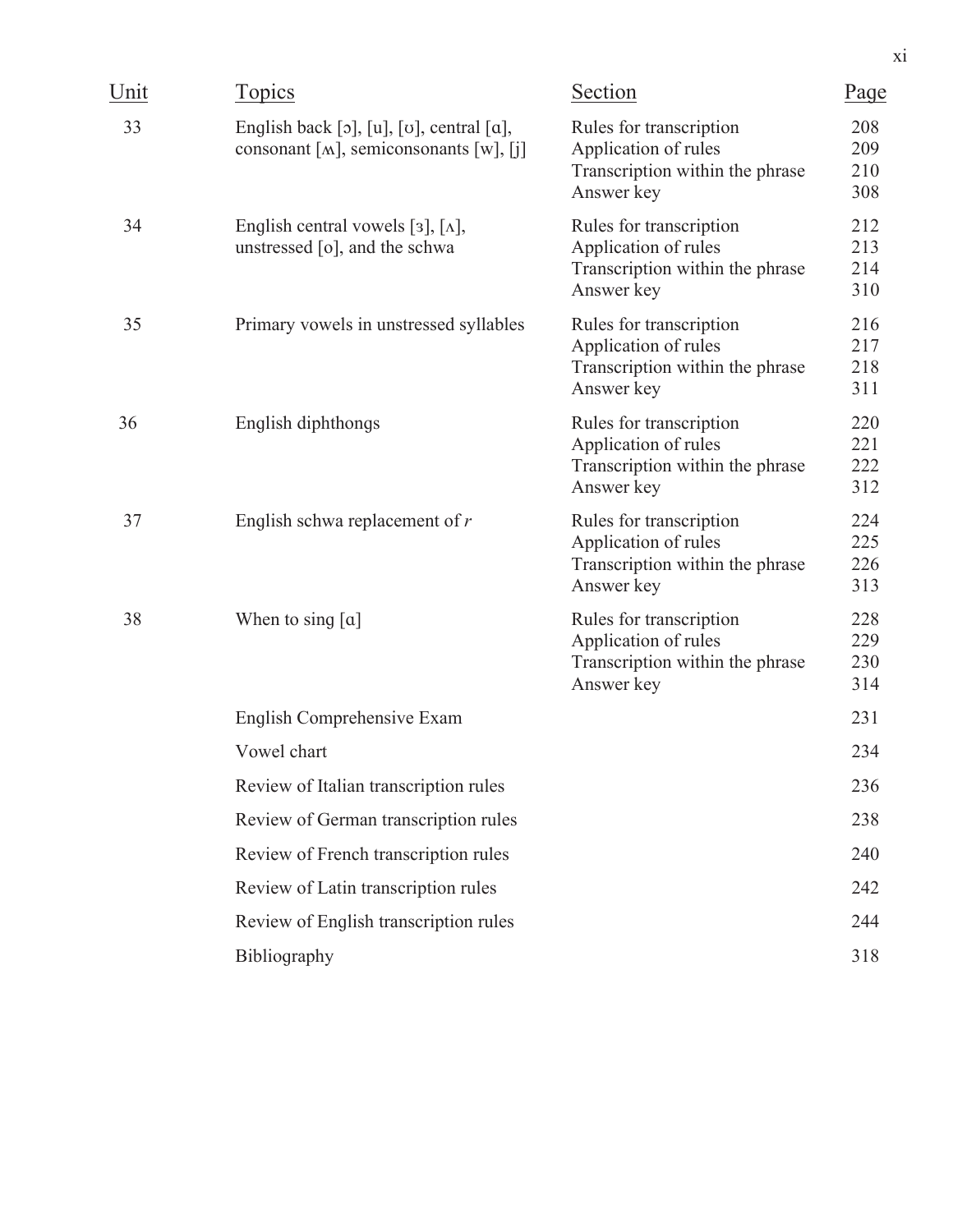# UNIT 37:

# English schwa replacement of  $r$

| <b>TOPIC</b>                    | <b>PAGE</b> |
|---------------------------------|-------------|
| Rules for transcription         | 224         |
| Application of rules            | 225         |
| Transcription within the phrase | 226         |
| Answer Key                      | 313         |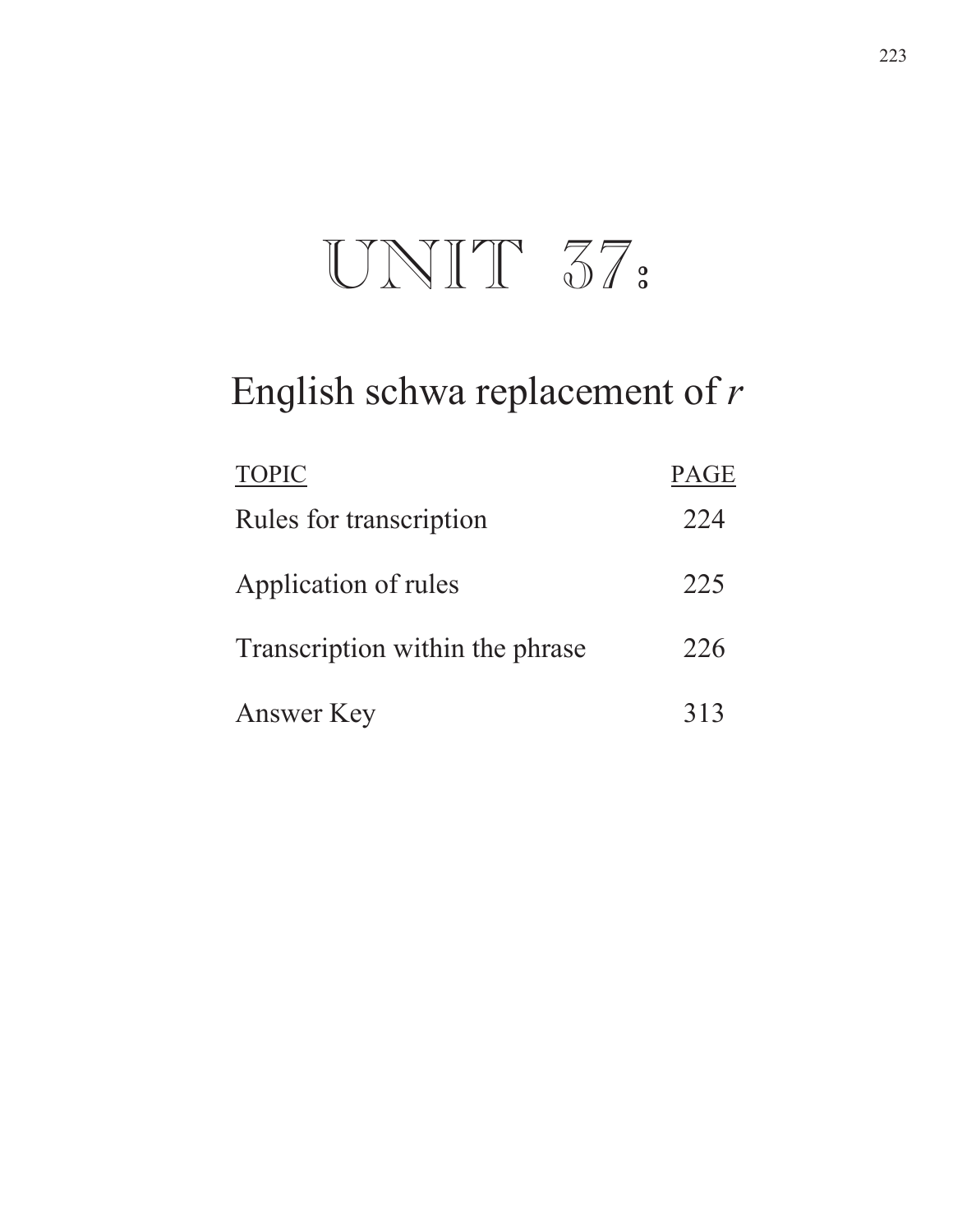RULES FOR TRANSCRIPTION

Schwa replacement of *r* in monosyllables and stressed syllables

| Spelling                 | <b>IPA</b>                  | Sample Words                    |
|--------------------------|-----------------------------|---------------------------------|
| air, are, ayer, ear, ere | $ \epsilon_3 $              | air, share, prayer, bear, where |
| ear, eer, ere, ier       | l GI                        | dear, cheer, here, fierce       |
| oar, ore, our            | $\lceil \circ \circ \rceil$ | soar, adore, your, pour         |
| oor, our                 | $\lceil$ GO $\rceil$        | poor, tour                      |
| ior, ire, yre            | $\lceil$ aiə                | prior, fire, lyre               |
| our, ower                | $\lceil \cos \rceil$        | our, power                      |
| ure                      | Tigal                       | cure, sure                      |

# Additional Notes

- 1) A flipped *r* is added following the schwa when *r* is intervocalic: *purest* ['pjoarast].
- 2) The spelling *ure* has two pronunciations. It is transcribed as [joo] when it occurs in a stressed syllable: *endure* [ʔmˈdjʊə]. It is transcribed with a schwa when it occurs in an unstressed syllable: *leisure* ['liʒə]. The triphthong transcription may be used if the unstressed syllable is set on a sustained pitch.
- 3) A schwa is not recommended for unstressed words *or* [?o:], *for* [fo:], and *nor* [no:]. Note: final *-for* of words with multiple elements is [foa]: *before* [bi foa]

# Comparative Study

The transcription of diphthongs and triphthongs varies from source to source. Madeleine Marshall's recommendations reflect an elegant and formal pronunciation of the English language that elevates and simplifies the delivery of the text.

| <b>SAMPLE WORD</b> | *AMERICAN ENGLISH                       | <b>ISH ENGLISH</b> | <b>MARSHALL</b>        |
|--------------------|-----------------------------------------|--------------------|------------------------|
| there              | $\lceil \varepsilon \infty \rceil$      | $\epsilon$         | $ \varepsilon_3 $      |
| near               | $\lceil \cdot \rceil$                   | GI                 | $\lceil \Theta \rceil$ |
| more               | $\lceil$ ၁∂ $\cdot \rceil$              | $\overline{C}$     | [၁ခ]                   |
|                    | ്ഗ∂~]                                   | [ပခ]               | $\lceil$ oə $\rceil$   |
| poor<br>choir      | $\lceil \alpha \rceil$                  | $\lceil a \rceil$  | $\lceil$ arə $\rceil$  |
| power              | $\lceil \text{a}\text{a}\text{b}\rceil$ | [aʊə]              | $\lceil \cos \rceil$   |
| pure               | 708                                     | ົiʊə               | [jʊəˈ                  |

\*Dictionary transcription provides an  $\lceil \phi \rceil$  symbol. This symbol reflects spoken practice but is not appropriate for lyric diction since it merges a schwa with an *r*-colored vowel. In speech, these sounds occur simultaneously. For singing, the schwa is sustained. According to the rules established by Madeleine Marshall, an *r*-colored vowel would never occur in an unstressed syllable. Vowel r is a characteristic sound of the English language but it should be reserved for stressed syllables and monophthongs: *prefer* [purificard [b3d] *word* [w3d].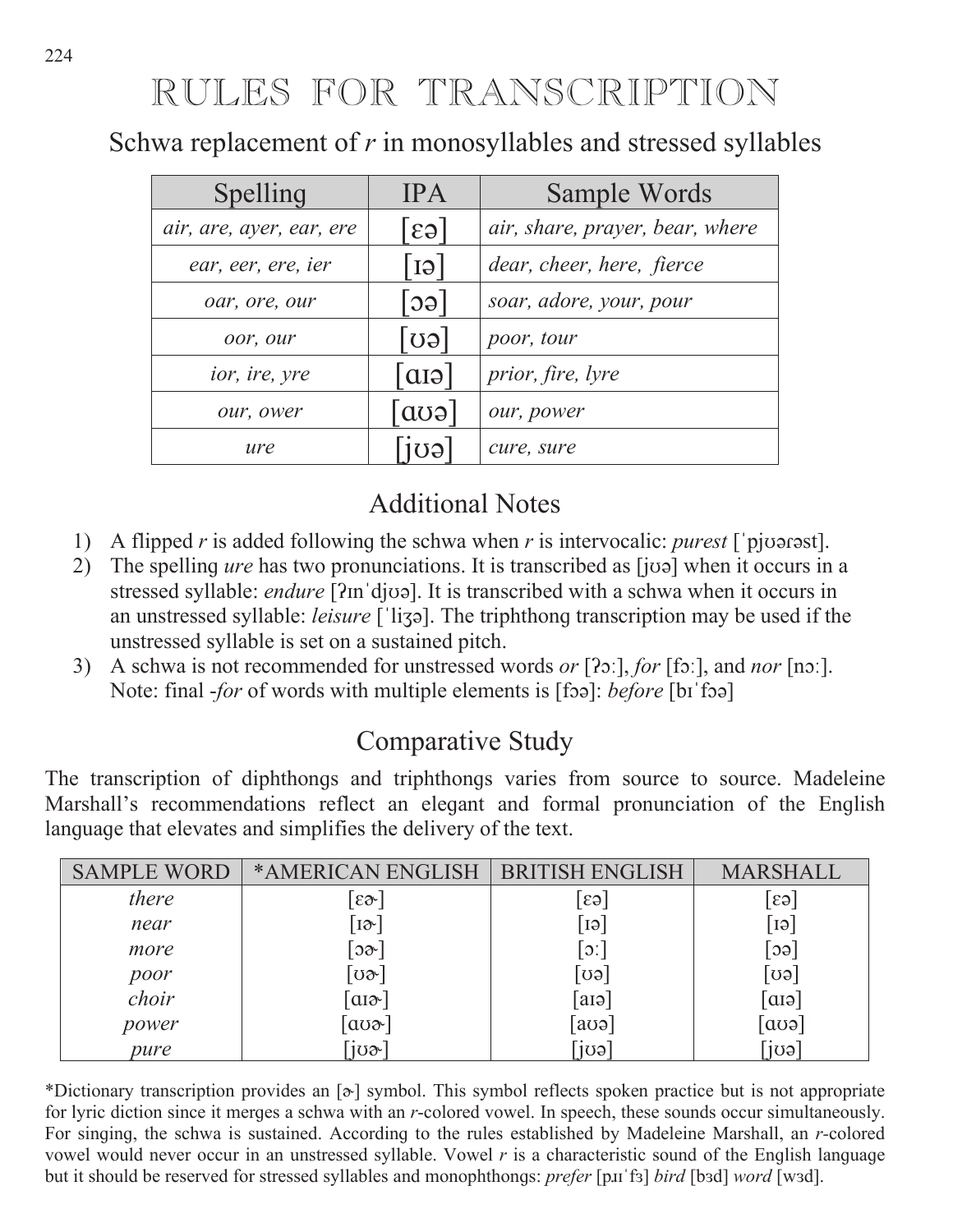# Worksheet #37: English schwa replacement of  $r$

# Provide IPA:

| #9  |            | #10 |             | #11                                          |           |
|-----|------------|-----|-------------|----------------------------------------------|-----------|
| 1.  | fears      | 1.  | aspire      | 1.                                           | pastures  |
| 2.  | farewell   | 2.  | hear        | 2.                                           | dears     |
| 3.  | <b>or</b>  | 3.  | towering    | 3.                                           | sorely    |
| 4.  | treasures  | 4.  | for         | 4.                                           | firelight |
| 5.  | desires    | 5.  | endure      | 5.                                           | severe    |
| 6.  | storing    | 6.  | square      | 6.                                           | hourly    |
| 7.  | showering  | 7.  | door        | 7.                                           | ere       |
| 8.  | lures      | 8.  | figure      | 8.                                           | nor       |
| 9.  | clearly    | 9.  | nearly      | 9.                                           | allures   |
| 10. | chair      | 10. | prepare     | 10.                                          | compare   |
| #12 |            | #13 |             | #14                                          |           |
| 1.  | cheerfully | 1.  | sapphire    | 1.                                           | pair      |
| 2.  | choir      | 2.  | threadbare  | 2.<br><u> 1980 - Jan Barat III, prima po</u> | fierce    |
| 3.  | feature    | 3.  | endearing   | 3.                                           | lovelier  |
| 4.  | neared     | 4.  | powerful    | 4.                                           | demurely  |
| 5.  | stair      | 5.  | displeasure | 5.                                           | wherever  |
| 6.  | <b>or</b>  | 6.  | fair        | 6.                                           | shores    |
| 7.  | during     | 7.  | clear       | 7.                                           | nor       |
| 8.  | ensnare    | 8.  | restoreth   | 8.                                           | azure     |
|     |            |     |             |                                              |           |
| 9.  | flowering  | 9.  | for         | 9.                                           | sour      |

Transcription within the phrase: enunciate the following verses from classical literature

## Sorrow:

| Sorrow:                                                          |        | <b>Defiant Address:</b>                                                                                                                                                                                                                                                                   |         |
|------------------------------------------------------------------|--------|-------------------------------------------------------------------------------------------------------------------------------------------------------------------------------------------------------------------------------------------------------------------------------------------|---------|
| [ <i>Pou</i> ' <i>Peva</i> das fram 'tsaidhudz <i>Paua</i> ]     |        | [ Mens and Mat a:t ðav '?eksakrabal [erp ]                                                                                                                                                                                                                                                |         |
| [ ?aiv sin mai 'fandest hoops di'kei ]                           |        |                                                                                                                                                                                                                                                                                           |         |
| $\lceil$ ?ai 'nevə lavd ə tij o: flavə $\rceil$                  |        | [ ðar 'miskrieited frant a' θwo:t mar wer]                                                                                                                                                                                                                                                |         |
| $\lceil$ bət twaz ðə fast tə feid $\Lambda$ 'wei $\lceil$        |        | $\lceil$ ta 'janda gerts $\theta$ ru ðam ar min ta pas $\lceil$                                                                                                                                                                                                                           |         |
| $[2a]$ 'nevə nast ə diə g $\triangle$ 'zel                       |        | $\int$ ð at bi $\Lambda$ fjuad wið aut liv askt av ði ]                                                                                                                                                                                                                                   |         |
| [ tə qlæd mi wið its saft blæk ?ai ]                             |        | $\lceil$ II' tail $\alpha(r)$ ? The set of $\alpha$ is set of $\alpha$ is set of $\alpha$ is set of $\alpha$ is set of $\alpha$ is set of $\alpha$ is set of $\alpha$ is set of $\alpha$ is set of $\alpha$ is set of $\alpha$ is set of $\alpha$ is set of $\alpha$ is set of $\alpha$ i |         |
| [bot men it keim to nov mi wel]                                  |        | [ hel bo:n not to kan 'tend wið 'spirits ov 'hevon ]                                                                                                                                                                                                                                      |         |
| $\lceil$ and $\ln v$ mi ?It waz $\int$ j $\log t$ a dar $\lceil$ |        | Paradise Lost, Book II.                                                                                                                                                                                                                                                                   | Milton. |
| The Fire-Worshipers.                                             | Moore. |                                                                                                                                                                                                                                                                                           |         |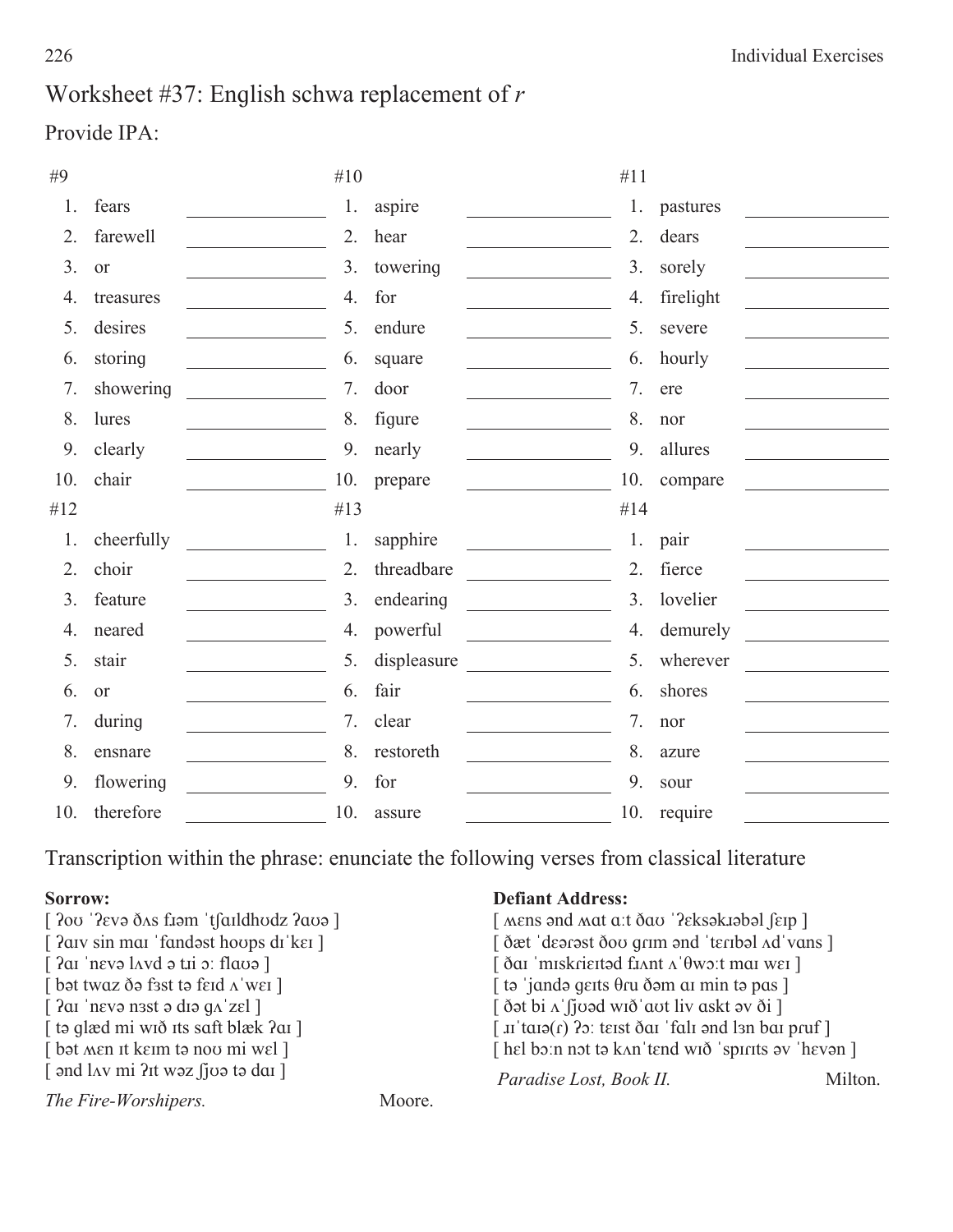| #12 |                         |                                  | #13 |          |                              | #14 |          |                       |
|-----|-------------------------|----------------------------------|-----|----------|------------------------------|-----|----------|-----------------------|
|     | yielding                | $\lceil$ jildin]                 |     | shrieked | $[$ fikt]                    |     | ships    | $[\text{fips}]$       |
|     | carol $\lceil 9 \rceil$ | [ˈkæɾəl]                         |     | qems     | $\lceil \text{dzemz} \rceil$ |     | sensed   | [sɛnst]               |
| 3.  | perish                  | $\lceil \cdot \rceil$            | 3.  | clink    | [klnk]                       | 3.  | rapid    | [ˈɹæpɪd]              |
| 4.  | beamed                  | [bimd]                           | 4.  | speaks   | [spiks]                      | 4.  | freely   | $\lceil$ fiili]       |
|     | lilies                  | $\lceil \text{lluz} \rceil$      |     | busy     | $\lceil$ 'bizi]              |     | pleasing | $\lceil$ plizm]       |
| 6.  | deaths                  | $\lceil d \varepsilon \theta$ s] | 6.  | maqic    | ['mædʒɪk]                    | 6.  | marries  | maxrz                 |
|     | sink                    | [sink]                           |     | sealed   | [sild]                       | 7.  | begged   | [bɛgd]                |
| 8.  | eaves                   | [2ivz]                           | 8.  | pities   | $\lceil$ 'pitiz]             | 8.  | weeps    | [wips]                |
| 9.  | ready                   | [ˈɹɛdɪ]                          | 9.  | fleeting | $\lceil$ flitter             | 9.  | parish   | $\lceil \cdot \rceil$ |
| 10. | ceased                  | [sist]                           | 10. | marriage | ['mærid $\overline{3}$ ]     | 10. | thieves  | $\lceil \theta$ ivz]  |
|     |                         |                                  |     |          |                              |     |          |                       |

#### **Admiration:**

| <b>Admiration:</b>                            |              | Jov:                                           |             |
|-----------------------------------------------|--------------|------------------------------------------------|-------------|
| What a piece of work is man!                  |              | Then sing, ye birds, sing, sing a joyous song! |             |
| How noble in reason!                          |              | And let the young lambs bound                  |             |
| how infinite in faculty!                      |              | As to the tabor's sound!                       |             |
| In form and moving how express and admirable! |              | We in thought will join your throng,           |             |
| in action how like an angel!                  |              | Ye that pipe and ye that play,                 |             |
| in apprehension how like a god!               |              | Ye that through your hearts to-day             |             |
| the beauty of the world!                      |              | Feel the gladness of the May!                  |             |
| the paragon of animals!                       |              | Intimations of Immortality.                    | Wordsworth. |
| Hamlet, Act II., Sc. 2.                       | Shakespeare. |                                                |             |

Unit 33, English back [ɔ], [u], [ʊ], central [ɑ], consonant [M], semiconsonants [w], [j]

| Classwork |          |                                                      | #1  |            |                  |     | #2                |                           |  |
|-----------|----------|------------------------------------------------------|-----|------------|------------------|-----|-------------------|---------------------------|--|
| 1.        | charms   | $[t[\alpha:mz]$                                      | 1.  | jaw        | [d35]            | 1.  | walled            | [width]                   |  |
| 2.        | draws    | $\lceil \text{dioz} \rceil$                          | 2.  | march      | $[\text{ma:t}$   | 2.  | yarn              | $[i\alpha:n]$             |  |
| 3.        | promised | $\lceil$ p. ramist                                   | 3.  | taunt      | [tont]           | 3.  | suit              | [sjut]                    |  |
| 4.        | taught   | $[{\rm tot}]$                                        | 4.  | knew       | [nju]            | 4.  | courts            | $[k \circ : ts]$          |  |
| 5.        | solitude | ['salɪtjud]                                          | 5.  | rocks      | [ $aks$ ]        | 5.  | oft               | [2af]                     |  |
| 6.        | waltz    | [wolts]                                              | 6.  | course     | $[k\circ s]$     | 6.  | scorch            | $[$ skoːtʃ]               |  |
| 7.        | should   | $\lceil \text{fod} \rceil$                           | 7.  | which      | $[$ MIt $\int$   | 7.  | qnaws             | [noz]                     |  |
| 8.        | courtly  | [ $k$ o:tlɪ]                                         | 8.  | swords     | $[s \circ : dz]$ | 8.  | whistling         | [' $Mslin$ ]              |  |
| 9.        | flew     | [flu]                                                | 9.  | shook      | [ <i>fork</i> ]  | 9.  | foot              | [ <i>f</i> ot]            |  |
| 10.       | Lord     | [10:d]                                               | 10. | falls      | [folz]           | 10. | haunt             | [hont]                    |  |
| 11.       | whence   | [ <i>mens</i> ]                                      | 11. | lose       | [luz]            | 11. | blooming          | [ˈblumɪŋ]                 |  |
| 12.       | balm     | [bɑm]                                                | 12. | broad      | [bad]            | 12. | wroth             | $\lceil \theta$ cL]       |  |
| #3        |          |                                                      | #4  |            |                  | #5  |                   |                           |  |
| 1.        | bought   | [bot]                                                | 1.  | torn       | $[t\circ n]$     | 1.  | warn              | $\lceil w \circ n \rceil$ |  |
| 2.        | foggy    | $[$ fag $I]$                                         | 2.  | arms       | [2a: mz]         | 2.  | whose             | [huz]                     |  |
| 3.        | lute     | [ljut]                                               | 3.  | resume [1] | [II zjum]        | 3.  | cross             | [ $kras$ ]                |  |
| 4.        | haul     | [hol]                                                | 4.  | want       | [want]           | 4.  | thought           | $[\theta \circ t]$        |  |
| 5.        | watched  | $[{\rm watft}]$                                      | 5.  | goods      | [godz]           | 5.  | student $[\circ]$ | ['stjudənt]               |  |
| 6.        | claw     | [k]                                                  | 6.  | clause     | [klog]           | 6.  | forth             | $[f \circ \theta]$        |  |
| 7.        | two      | $[$ tu]                                              | 7.  | slew       | [s u]            | 7.  | hearts            | [ha:ts]                   |  |
| 8.        | thorny   | $\lceil \theta \cdot \cdot \cdot \cdot \cdot \rceil$ | 8.  | laws       | $[\log]$         | 8.  | plausibly         | $\lceil$ plozibli]        |  |
| 9.        | starts   | [stat:ts]                                            | 9.  | shot       | $[$ fat]         | 9.  | fluid             | ['fluɪd]                  |  |
| 10.       | calls    | [kəlz]                                               | 10. | balked     | [bskt]           | 10. | salt              | $[s$ olt]                 |  |
| 11.       | put      | [pot]                                                | 11. | calms      | [kamz]           | 11. | took              | $[\text{tok}]$            |  |
| 12.       | swarm    | $[sw\circ m]$                                        | 12. | fought     | $[$ fot $]$      | 12. | yawning           | $[\ ]$ jonin]             |  |